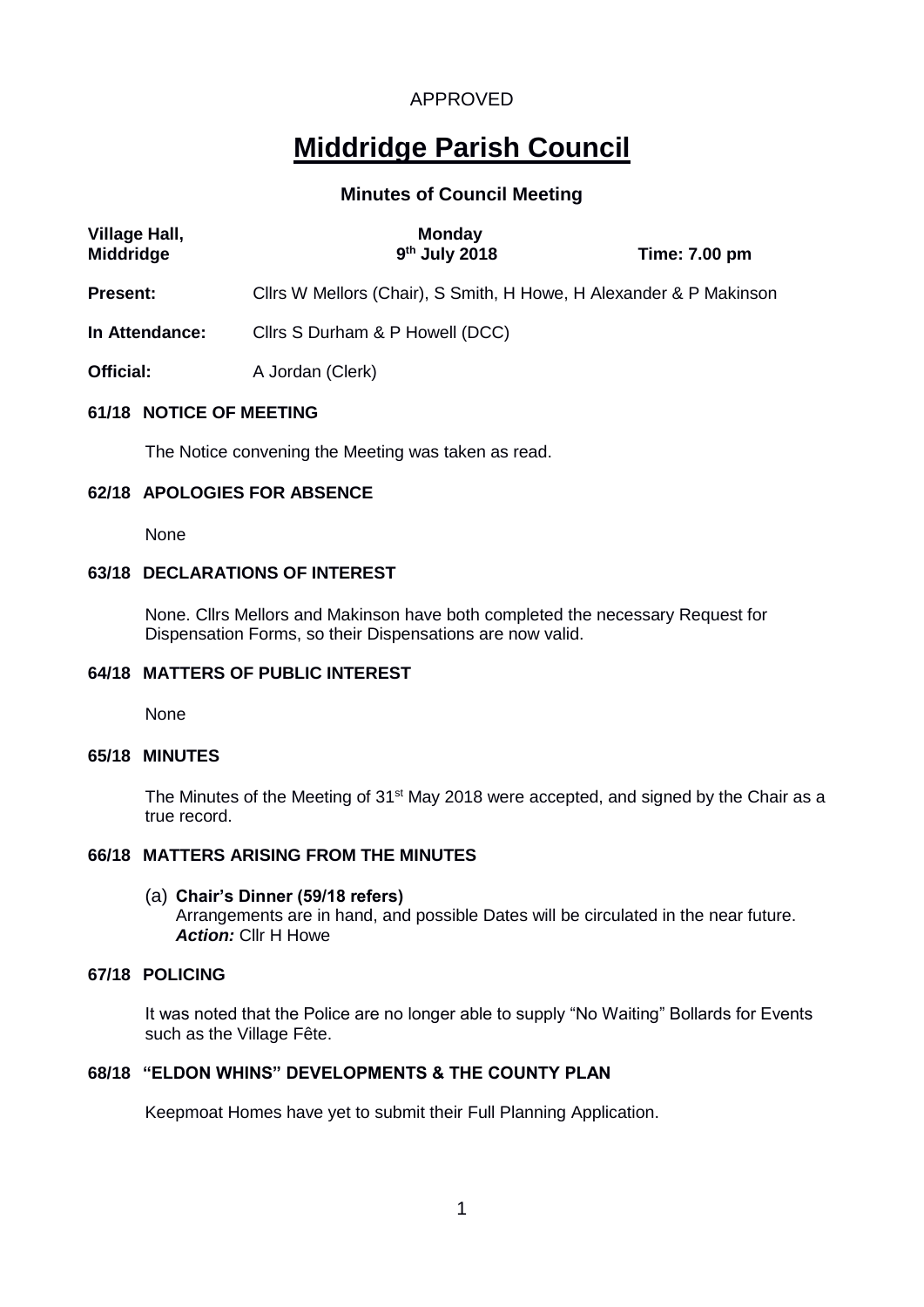The Proposals for the main Points to be made in an Objection to the Persimmon "Eldon Whins Extension" Planning Application have been circulated to, and agreed by, Parish Councillors. The full Presentation is currently being drafted, and will again be subject to approval by Parish Councillors. The Date when this Planning Application is to be heard by the DCC Planning Committee is still awaited. *Action:* Clerk

County Plan – an updated version of the County Durham Plan (CDP) has been released for Public Comment. Councillors expressed their concern regarding the reduced protection for the separateness of Settlements, and it was agreed that the Parish Council should propose that the CDP incorporate something equivalent to the current Local Plan's "Green Wedges". Cllr P Howell suggested that appropriate wording could be found in the CDP''s "Green Belt" Policy.

*Action:* Cllr W Mellors

## **69/18 GROUNDS MAINTENANCE & GENERAL REPAIRS**

#### (a) **Street Light Removal**

The proposed Removal of Streets Lights from the C35 Middridge Road on either side of the Village is to proceed. The Proposal for the Removal of Streets Lights from Walkers Lane is still under discussion, and it is hoped to arrange a Meeting with DCC to discuss this on site. The quoted DCC Cost for possible replacement LED Lights remains of concern, and it was agreed that the Cost of alternatives should be investigated.

*Action:* Cllr S Smith

Councillors expressed their thanks to Cllr S Smith for her work regarding this matter.

#### (b) **Walkers Lane Road & Parking**

Avril Haynes is currently trying to arrange a Meeting with DCC to discuss Parking in front of the Village Hall.

#### (c) **Parish Paths**

A very useful Meeting was held with Peter Crinnion from the Parish Paths Partnership regarding Problems with Parish Paths 6 and 7. The possibility of an Access from the Walkers Lane Railway Bridge onto the Multi-User Route was also considered. The outcome of the various possibilities discussed is awaited. *Action:* Clerk

Cllr S Smith expressed concern about the state of the Farm Track from "Ten Houses" to the Railway Bridge, which becomes flooded after rain, and is virtually impassable to Pedestrians. Unfortunately this is not a designated Path or Bridleway, and is thus the Owner's responsibility; it is not known who this is.

#### (d) **Tree Maintenance**

The various Branches which fell from Trees on the Village Green in the recent Storms have been removed. The previously damaged Tree on "the Dock" has blown down, but this is not causing any Problem, and is to be left to rot naturally.

#### (e) **Village Green Maintenance**

Ian Hayman has yet to respond to the Clerk's Query regarding Mole Hills. Jonathan Pounder has agreed to try and arrange work on the Millennium Hedge later in the year. *Action:* Clerk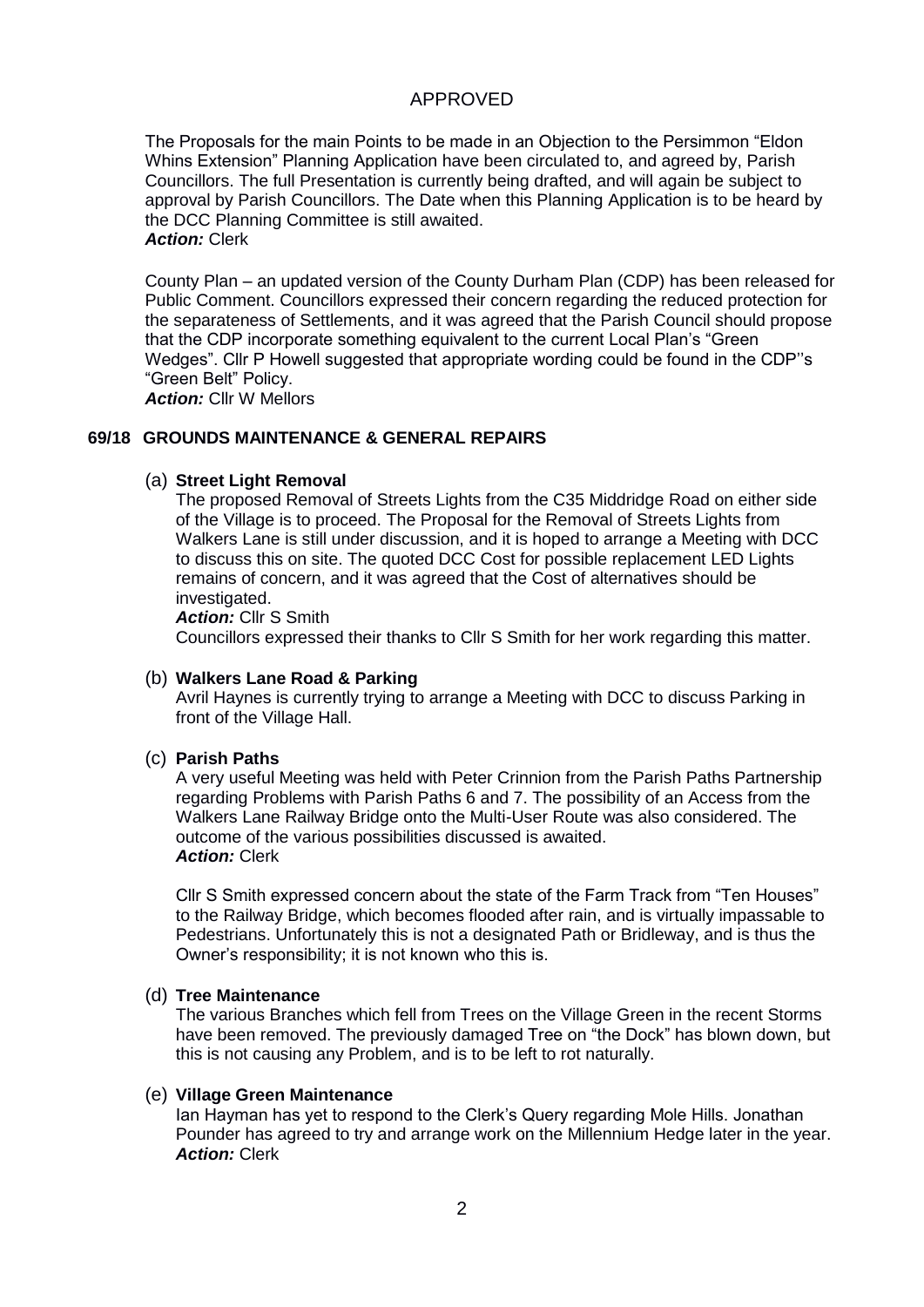# **70/18 PLANNING APPLICATIONS**

None**.** It was noted that Ian Hayman has made an Entrance on Walkers Lane for the new Access Road to his Property, although the Parish Council have not been notified that his Planning Application has been approved. *Action:* Clerk

## **71/18 CHILDREN'S PLAY AREA**

The Clerk's Monthly Inspection Report was approved. "John the Handyman" has given a Quotation of £255 for Repairs to the Bench Seat, and refurbishing the Circular Table/Seat.

**RESOLVED** that this Quotation be accepted. *Action:* Clerk

#### **72/18 ROAD-TRAFFIC**

The DCC Speed Matrix is again currently deployed in the Village. It was agreed that this is generally an effective deterrent to Speeding, and the Cost of possible permanent Equipment, funded from future Section 106 Money, is to be investigated. *Action:* Cllr H Howe & Clerk

# **73/18 NEIGHBOURHOOD PLAN (NP)**

Stuart Carter gave the NPWG a Presentation on the new County Plan, and some concerns were satisfactorily resolved. Following a Review of the 'Way Forward', a further Training Session from Shaun Hanson has been held. The next Stage is to agree the Vision and Objectives, which will then be circulated to Residents for their Comments.

# **74/18 ACCOUNTS**

2017/18 Accounts – the Period for the Exercise of Public Rights to inspect these Accounts expires shortly; the VAT the Parish Council paid last year will then be reclaimed. *Action:* Clerk

The Parish Council's Membership of the National Association of Councillors was discussed, and it was agreed that this should continue.

| Payee                                      | <b>Purpose</b>                | <b>Amount</b> |
|--------------------------------------------|-------------------------------|---------------|
| Information Commissioner's Office (ICO)*   | <b>Registration Fee</b>       | £40.00        |
| A. D. Jordan                               | Clerk's Apr - Jun Salary      | £240.00       |
| <b>HMRC</b>                                | Clerk's Apr - Jun Tax         | £160.00       |
| A. D. Jordan                               | Litter-picking Equipment      | £134.50       |
| <b>National Association of Councillors</b> | Bi-annual Membership Fee      | £78.00        |
| Hayfields Contracting Ltd.                 | <b>Parish Paths First Cut</b> | £504.00       |
|                                            | TOTAL                         | £1156.50      |

#### **RESOLVED** that the following Accounts be approved for payment:-